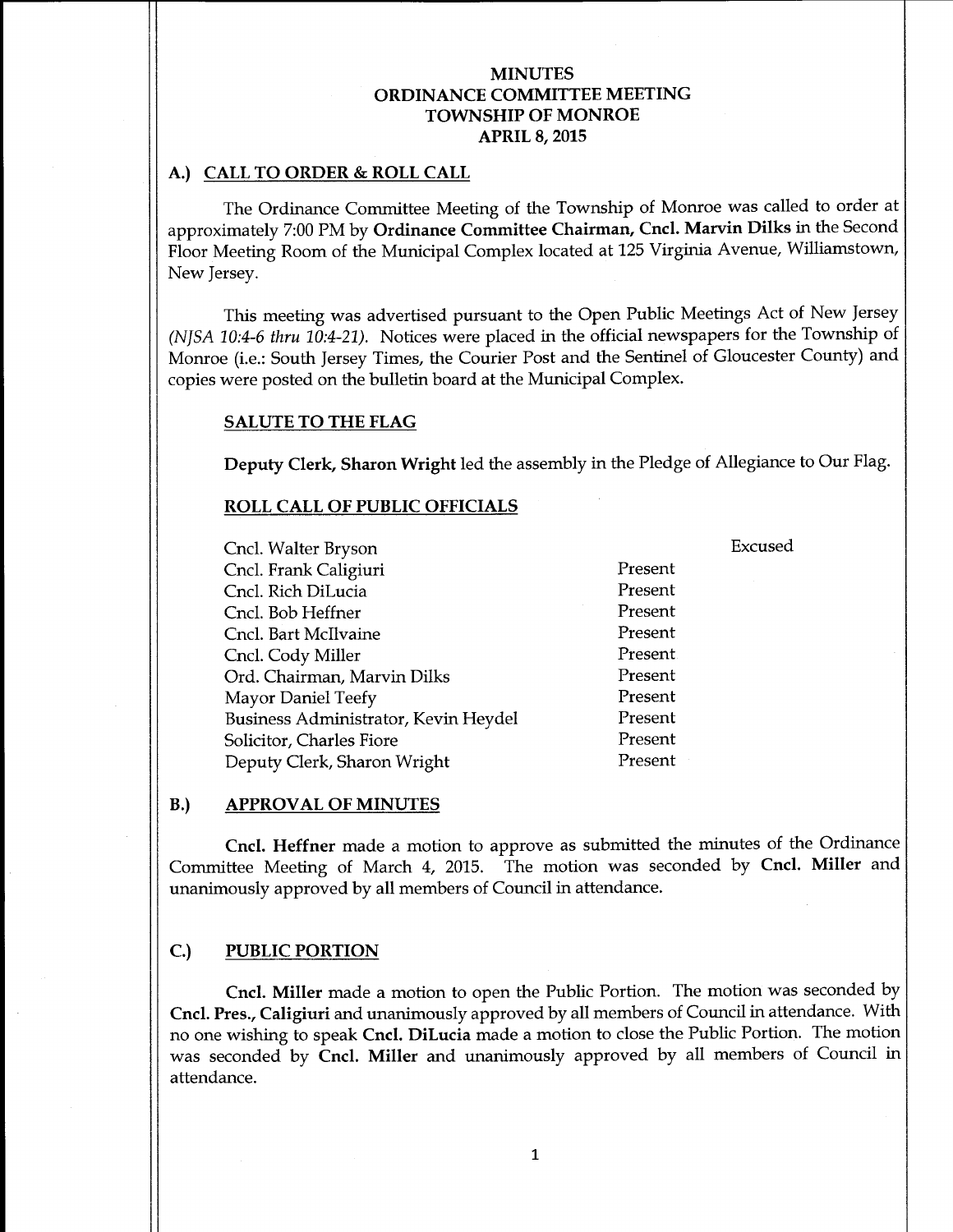### D.) ORDINANCES FOR REVIEW

#### South Jersey Gas Company Consent Renewal

The Deputy Clerk explained South Jersey Gas has requested Council adopt an ordinance granting them municipal consent to use the streets of Monroe Township to provide natural gas service to residents. The original ordinance authorizing this action was done in 1947 and once the requested one is adopted this matter will not be addressed again for another fifty years. Solicitor Fiore referred to issues the township encountered last year with the contractors SJG hired to open and close the streets for them and he suggested the township take this opportunity to address those issues as part of this overall agreement. Section one of the proposed ordinance says "subject to reasonable regulations imposed by ordinance or resolution" so we have the ability under the agreement to adopt reasonable regulations and perhaps it's time to look at our ordinances to deal with the issues that were in the forefront last year. Mr. Fiore noted we were never fully compensated for the issues last year on Winslow Road so now we have the opportunity to address it and Mike Calvello could provide some feedback since he dealt with the problems on a daily basis. Cncl. DiLucia questioned whether this was any different than Comcast who gave us money for being given the privilege of doing business in the township. Mayor Teefy agreed; noting in 1947 they gave the township \$1,000.00 and he asked Cncl. Heffner what other entity provides gas in South Jersey. Cncl. Heffner replied South Jersey Gas is the only company allowed to supply gas. Cncl. DiLucia noted Comcast gave the township money even though they are not an exclusive provider. Verizon also provides that service in the township so maybe we should ask them for some money as well. Mayor Teefy noted Verizon has a different type of agreement with the State and money comes out of their franchise fee for us. Comcast is in that State agreement now but at the time we got money from them they were not. Cncl. DiLucia felt we should still ask to see if we can get anything for the township. Cncl. Heffner questioned whether we could check to see what other towns are doing in regards to paving requirements after projects are completed. He noted the biggest problem he sees is the jobs are all self-He noted the biggest problem he sees is the jobs are all selfinspection and no soil compression test is done what-so-ever so they may need to pay to have an inspector there. Solicitor Fiore indicated he would check with Chris Rehmann to see if other towns have more restrictive ordinances that require escrow fees. Cncl. Heffner noted some townships require the road to be paved from the center line in when there are a certain number of openings or if they have <sup>a</sup> leak in either section they have to pave from curb to curb at intersections. He added the shore towns are very tough on these guys. Cncl. Dilks added it is all about backfill and compression because if it is not done right it will settle and two months down the road it will be a big crater. He noted this ordinance will be held until Mr. Fiore contacts Mr. Rehmann and Mr. Calvello on this matter.

## Chapter 87— Alarms & Chapter 267-33.3 Fire Lanes/Zones

Cncl. Miller noted in reviewing the draft ordinances he noticed just the fire chief was included in Chapter 87 Section 87-10 "Enforcing Authority" and Chapter 267 Section 267.33.3 Fire Lanes/ Zones" but the Fire Department also wanted the Fire Officials, Skip Tomarchio and Frank Rehmann to be included as well. Cncl. McIlvaine requested the ordinance also state "the fire chief or his designee" so the officer in charge can say when there is a violation. Cncl. DiLucia referred to Section 87-8 "False Alarms" and noted the language in Section B. (1) "One false alarm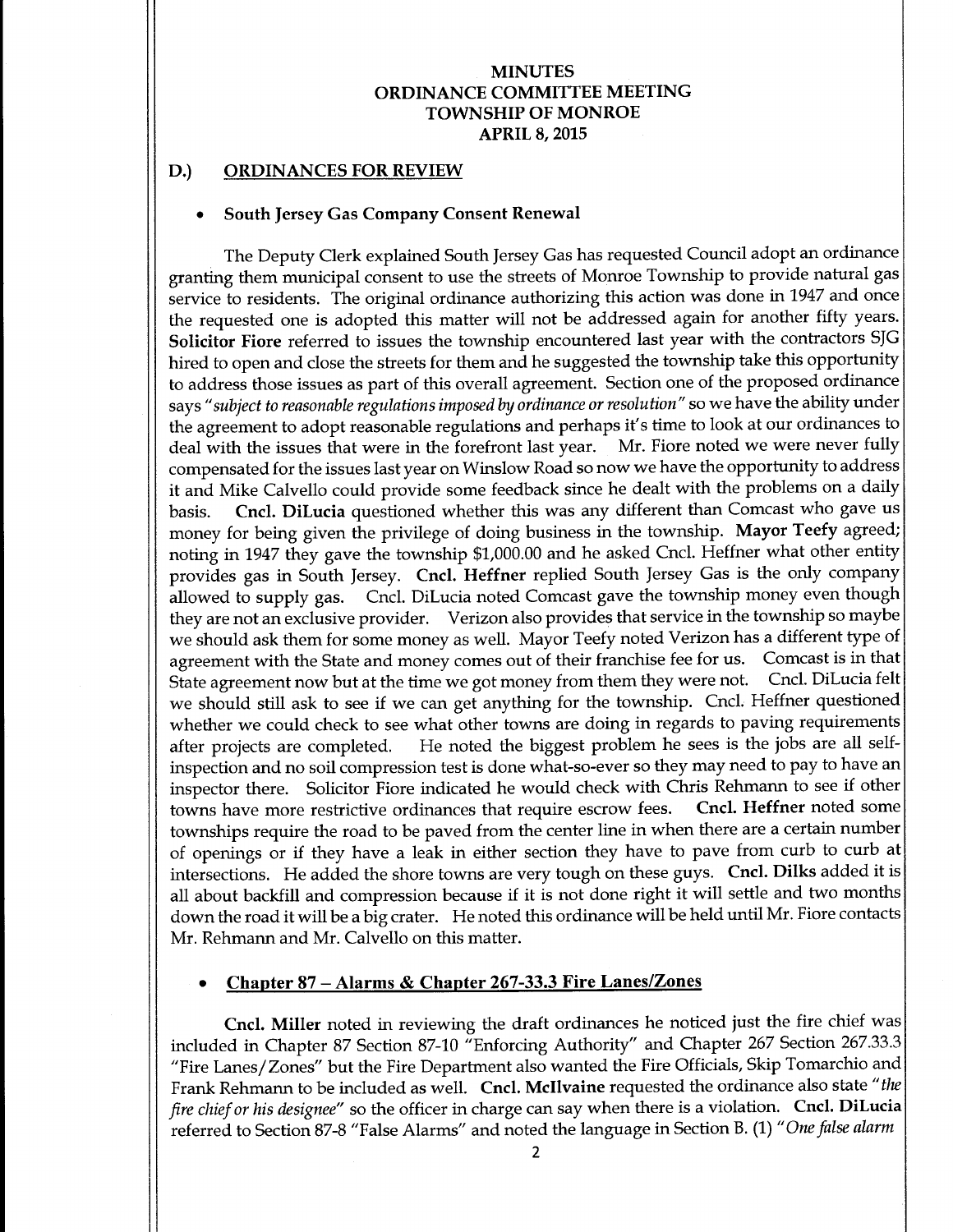### D.) ORDINANCES FOR REVIEW (cont'd)

in any ninety day period" contradicts section B. (2) "Four false alarms in any one-year period" and he suggested changing (1) to say "One false alarm in any quarter". Council agreed and Mr. Fiore will prepare the changes for the April 13, 2015 Regular Council Meeting. Mr. Fiore noted will prepare the changes for the April 13, 2015 Regular Council Meeting. amending Chapter 87 generated the amendment to Chapter 267 " Fire Lanes" because when he reviewed 267 the definition of fire lanes was not include in that chapter. Cncl. Miller noted the fire officials should also be included in Chapter 267-33.3 <sup>B</sup> and C. (1). Mr. Fiore will also prepare the amendment to Chapter 267 for the Apri113, 2015 Regular Council Meeting.

### Chapter 203 - ATVs

Solicitor Fiore noted at the last Ordinance Committee Meeting Cncl. Heffner brought up the issue that Chapter 203 addresses ATVs but does not address the transport vehicles parked on township property. He had explained that the police can' t catch the ATV riders but they could issue violations to the transport vehicles parked on township property if that was included in our code. Mr. Fiore noted he tried to address that by this amendment. Cncl. Dilks polled all code. Mr. Fiore noted he tried to address that by this amendment. members of Council in attendance and all were in favor of moving the ordinance forward for First Reading at the April 13, 2015 Regular Council Meeting.

### Social Media Policy

Cncl. Miller noted this issue was brought up as he felt it would be wise if the township had a Social Media Policy that encompassed the entire township since the Police Department and Fire Department already have one. He questioned whether the draft Social Media Policy was <sup>a</sup> mirror of the County one. Mr. Fiore indicated he changed it somewhat and suggested that the unions review it before it is introduced. Mayor Teefy requested clarification that this policy Mayor Teefy requested clarification that this policy covers the township's social media use not the individual's social media use. Mr. Fiore noted it just deals with what internally occurs within these walls as that is what we can control from a management standpoint. Cncl. Miller added the policy also protects us in the event someone asks a question or leaves a message that should be addressed by contacting the appropriate authority. Cncl. Miller referred to number 8 " No friending or other special relationship between a Township employee and a third person is permitted" and questioned whether that means <sup>a</sup> township employee cannot friend someone on Facebook. Mr. Fiore replied on township time; we are not allowed to restrict their personal use outside this building. Business Administrator, Kevin Heydel questioned how that would be monitored. Mr. Fiore noted that is <sup>a</sup> whole other issue. He added it will be difficult and you may not find <sup>a</sup> person in the act of doing it but three weeks later you may find something that was generated by an employee during working hours. Mr. Heydel added that's still difficult because it could have been done on their break or lunch. Cncl. Miller felt that is not essentially what the ordinance is seeking to do; it is seeking to protect the township. Mr. Heydel noted the volunteer organizations were looking for <sup>a</sup> Social Media Policy and he questioned whether this would cover an issue with a volunteer making comments<br>that did not cast a good light upon the organization. Cncl. Miller noted the Fire Company that did not cast a good light upon the organization. adopted one and if someone violates that policy or posts anything derogatory they are liable to lose their membership in the organization. Mr. Heydel requested Cncl. Miller to send him <sup>a</sup> copy of that policy. Cncl. Heffner questioned what would happen if a volunteer baseball coach,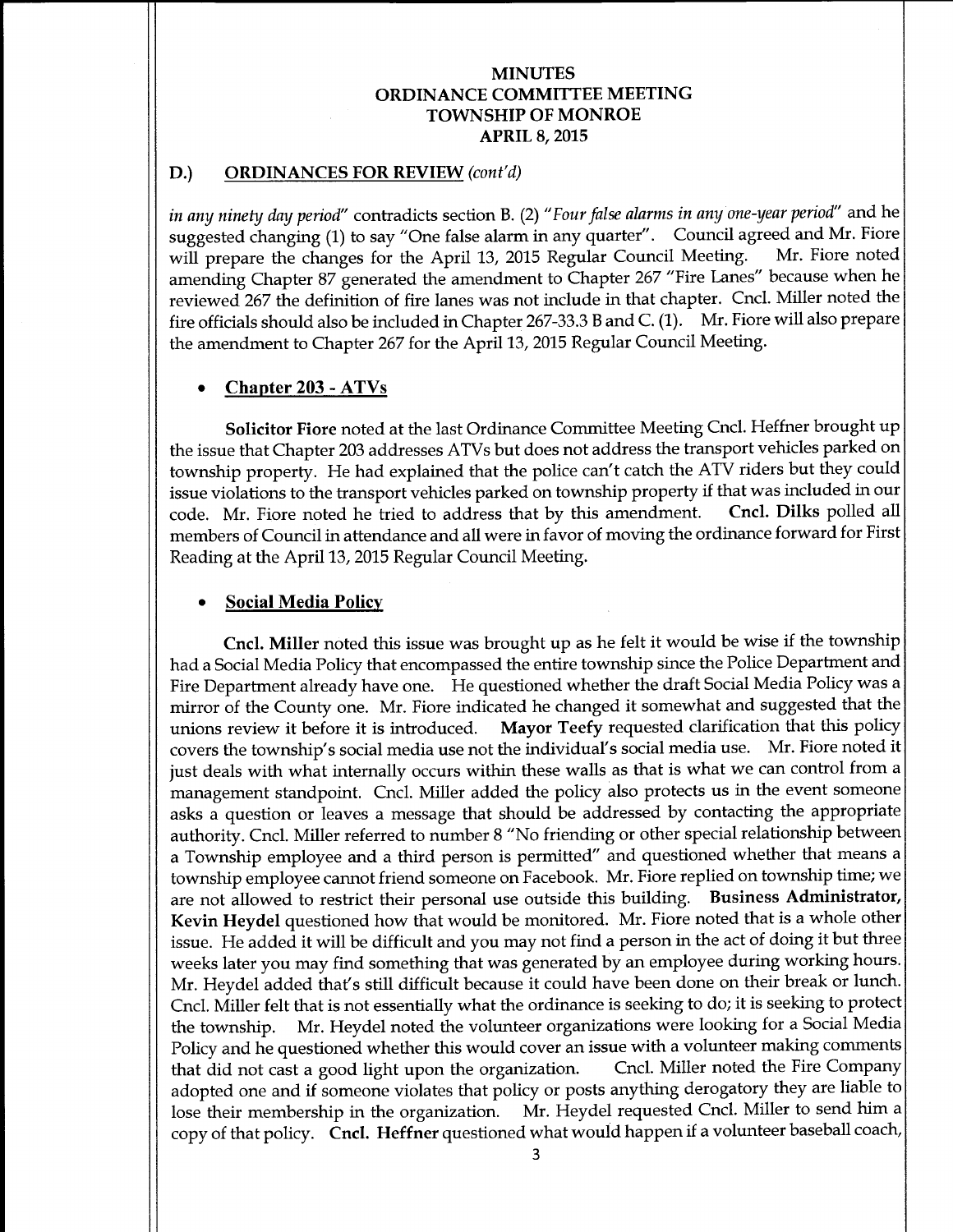#### D.) ORDINANCES FOR REVIEW (cont'd)

who is not happy about the way the organization is run, goes on social media and trashes the organization. Cncl. Miller noted he is not <sup>a</sup> township employee. Mr. Heydel explained the volunteers of the fire companies and the EMS have <sup>a</sup> service agreement with the township and are considered <sup>a</sup> quasi-township employee. Mr. Fiore advised if firemen are hurt on the job they collect workers compensation but if <sup>a</sup> coach is hurt they are not covered under workers compensation so there is <sup>a</sup> distinction between the two. Mr. Fiore questioned whether Cecil Fire Department adopted the same policy. Cncl. Miller indicated he didn'<sup>t</sup> know. Mr. Heydel noted he wanted to ensure that all the organizations have the same policy that was just described. Cncl. Miller felt that once this ordinance is approved even if an employee of the township makes <sup>a</sup> derogatory, inflammatory or racist remark, they are essentially liable to lose their position. Mr. Fiore replied yes but it will come down to the consistency of how it is enforced. Mayor Teefy referred to section 6 that states "employees must identify themselves by name" and noted when he, Sherri or Cody sign-on to update the Township Facebook page they sign-on as the township, it is not as an individual since the three of them are working together to update the page under the name Monroe Township. He requested clarification on whether they would have to identify themselves under this section of the ordinance. Cncl. Miller noted that would fall under Social Media Manager, which would be the person authorized to host the page. He explained it could also be done so that the Mayor, Sherri and he could have their own Facebook page and also be the administrators and this would technically list all of their names and say who something was posted by. It would show on the page as Monroe Township but if you go in internally you<br>can see who posted it. Mr. Fiore added only internally, not externally and that would be done Mr. Fiore added only internally, not externally and that would be done for the purpose of policing ourselves. Mr. Fiore noted Council could move this forward for First Reading at the April 13, 2015 Regular Council Meeting while the union is reviewing it. Cncl. Dilks polled Council and all were in favor of moving it forward for First Reading at the April 13, 2015 Regular Council Meeting.

### Political Groups Participating In Township Parades

Solicitor Fiore noted he reviewed this issue and there is really no way of legally and constitutionally regulating political people from participating in the parade. He spoke of <sup>a</sup> legal case that happened in Skokie, Illinois that involved Nazis who wanted to march in <sup>a</sup> parade. This case was a little different but the Supreme Court ruled that they could not regulate not only who they were but what the content was and he felt if we tried to regulate this we would be opening up <sup>a</sup> First Amendment issue. Cncl. Miller added it would be different if they had political signs on township property but because the parades are on Main Street that is an open public venue. Cncl. Heffner noted the Parks and Recreation Commission has the right to say political literature cannot be handed out but they can't stop them from having <sup>a</sup> sign. Mr. Fiore added as long as they are orderly, not creating a public health and safety issue and not creating a riot. Mr. Fiore noted he would send Jim Bonder a copy of his opinion letter on this matter.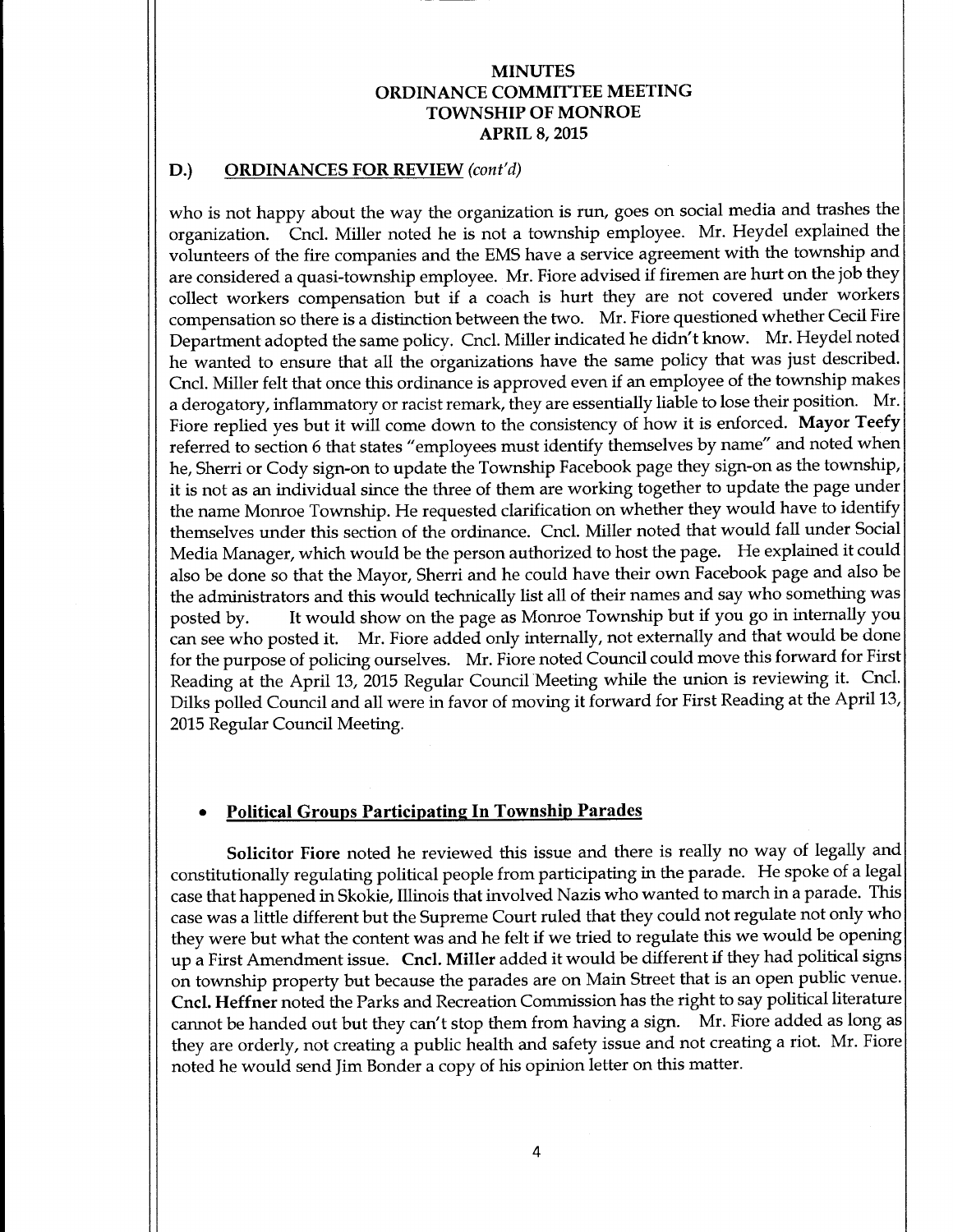#### E.) MATTERS FOR DISCUSSION

Cncl. Dilks stated every Councilmember is able to go to the Solicitor to request an ordinance be drafted on whatever issue they want and the next step is to contact the Clerk' <sup>s</sup> Office or him to place the issue on the Ordinance Committee Meeting Agenda. During the last two weeks the solicitor was in the hospital so the information for the Ordinance Committee Meeting was late getting to the Clerk's Office, Sharon was off on Thursday and the building was closed on Friday and Monday for the Easter Holiday. Tuesday at 11:00 AM he was contacted about putting an ordinance on the agenda for this meeting and he denied that request, not because of the contents of the ordinance, but because it was too late. He noted he talked to Cncl. Miller and the ordinance dealing with health benefits will be placed on next month's Ordinance Committee Meeting agenda. He stressed the fact that at no time did he ever say he would never put it on an agenda as long as he was chairperson. He added there is a way to appeal that if it ever did happen and he requested the Solicitor to explain the process. Solicitor Fiore explained our ordinance is silent in regards to that so it doesn't give the Ordinance Committee Chairman unfettered/ uncontrolled power to not ever let an issue on and by a majority vote of Council that could be overruled as long as certain procedures are followed. An issue must be requested and there must be a legitimate reason for not putting it on and that is not just because they don't want it on. Cncl. Miller noted he did not understand the process. Cncl. Dilks noted he was upset but<br>has calmed down now after talking to Cncl. Miller and the Solicitor. He noted he is open to has calmed down now after talking to Cncl. Miller and the Solicitor. everyone, all members of Council have his phone number and he will do what he can do but he has <sup>a</sup> legal obligation to make sure everyone on this Council gets information ahead of time. He added he wants all ordinances to go before the Ordinance Chairman but once in a while Administration may come up with one that is time sensitive or that deals with the township getting money and that will be walked on as long as everyone is in agreement. However, most others need ample time so everyone gets the information.

Cncl. Miller noted this is <sup>a</sup> very touchy subject and he understands why but it is an issue that has come up during his campaign for election, during the Budget Committee Meeting and he has spoken with Councilmembers from other municipalities and County officials about it. Even though under State Law new councilmembers are not allowed to get health benefits, the township is still paying \$70,000.00 for them for people that are essentially grandfathered in. The County Freeholders voluntarily gave them up when the law was passed and most municipalities have decided not to provide health benefits. Cncl. Miller added because of the budgetary position we are in an additional \$70,000.00 in our coffers would essentially be a benefit and could be used for better things. Cncl. Miller noted he did not believe part-time Councilmembers should be entitled to health benefits but we still have it on the books. He would like to see that done away with but would like to give those people with benefits six months to a year to get benefits through the Affordable Health Care Act. He added he cannot just sit here and allow this to continue because residents and other individuals have come to him and he feels we should not continue to do this.

Cncl. DiLucia responded to Cncl. Miller's comments by saying that he knew this was coming and as one of the people that get benefits he wanted to say for the record that when he ran for Council, he had no idea there were benefits or <sup>a</sup> salary. The first time he realized there was any type of compensation was when the Human Resource Officer met with him prior to his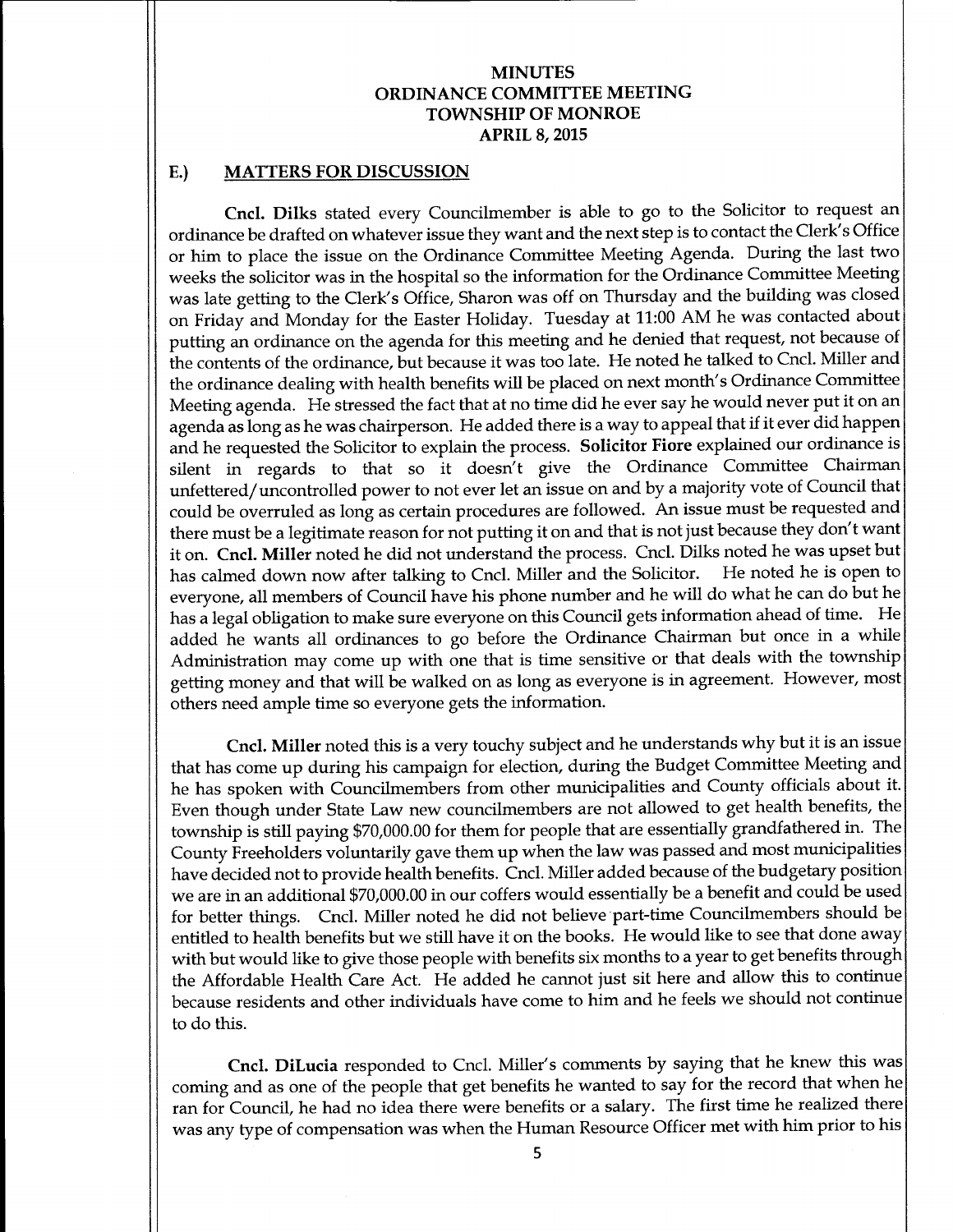# E.) MATTERS FOR DISCUSSION (cont'd)

taking office. Cncl. Miller does not get benefits, so, what he will do with him is, not only give up his health benefits but also his pay if Cncl. Miller does likewise. And, in the spirit of saving money in the budget he would ask that we all give up our pay and anyone that is part-time, including directors that attend <sup>a</sup> meeting once <sup>a</sup> month, give it up too. In that spirit, Cncl. DiLucia noted he would support Cncl. Miller' <sup>s</sup> position. But, if it is not in that spirit than all Cncl. Miller is doing is picking by saying he wants to save money in the budget on something that does not affect him. He noted the pay affects Cncl. Miller as well as him and he is willing to give up that 8, 000.00 <sup>a</sup> year if Cncl. Miller, the rest of Council and the other people getting perks are willing to do likewise.

Cncl. Dilks noted the Solicitor has already drafted the ordinance so that issue will be on the May Ordinance Committee Meeting for discussion. He again noted he wanted to make it clear that at no time did he ever say it would not be put on an agenda. He felt the right thing to do is to discuss what we want to do.

Mayor Teefy noted in his years of experience and now moving into the position of mayor you want to be sure that ordinances coming forward are looked at thoroughly, as decisions made can affect this town many years down the road. He noted the new guys will learn this down the road but the old councilmembers, Rich, Marv, Walt and Frank have experience with this. You might think it is best to rush things in but when you do that you might miss something and the next thing you know, three years later it is biting you in the butt so you need to try not to rush into things. Cncl. Dilks explained back in the day the intent was to offer benefits in order to get good quality people to run. Cncl. Miller noted he understands that because it takes <sup>a</sup> lot of time to do this but we receive \$8,400.00 as councilmembers so we can take that and buy health insurance for the work that we do. He noted this was not met to be an attack, it is just that everyone else has done away with it. Cncl. DiLucia noted he does not take it as an attack and he hoped that Cncl. Miller didn't take this as <sup>a</sup> counter attack but if he wants to put this resolution on the table as <sup>a</sup> way to offset taxes then go all the way so if you are part-time and getting <sup>a</sup> salary

.... Cncl. Miller interrupted, noting part-time doesn't get health benefits. It's like the people that work at WalMart or any other store. Cncl. DiLucia noted you volunteer, can you justify Cncl. DiLucia noted you volunteer, can you justify taking money as <sup>a</sup> volunteer? No, you can't justify taking money as <sup>a</sup> volunteer. Cncl. Miller noted volunteers take LOSAP but we are not volunteers, we are elected. Cncl. DiLucia replied you defend your position and I will defend my position and when the time comes Council will make <sup>a</sup> decision on what they want to do and if people ask him what his position is he will tell them. He added he is disappointed that Cncl. Miller put this on the table like this without discussing it with anybody, as this is the first time he (Cncl. DiLucia) heard about it and was made aware of it. He noted he made his response and he is adamant in that response, which is he will support giving up the benefits if everyone supports giving up their salaries because he does not distinguish between the two; it is money out of the budget and if Cncl. Miller is concerned about a strained budget, then he should be concerned about that also.

Cncl. Pres., Caligiuri explained benefits were given to elected officials during Mayor Luby's term and it was a mixed vote then and the way the original ordinance was carried through was somewhat ambiguous. The ordinance was very creatively written. The Deputy Clerk added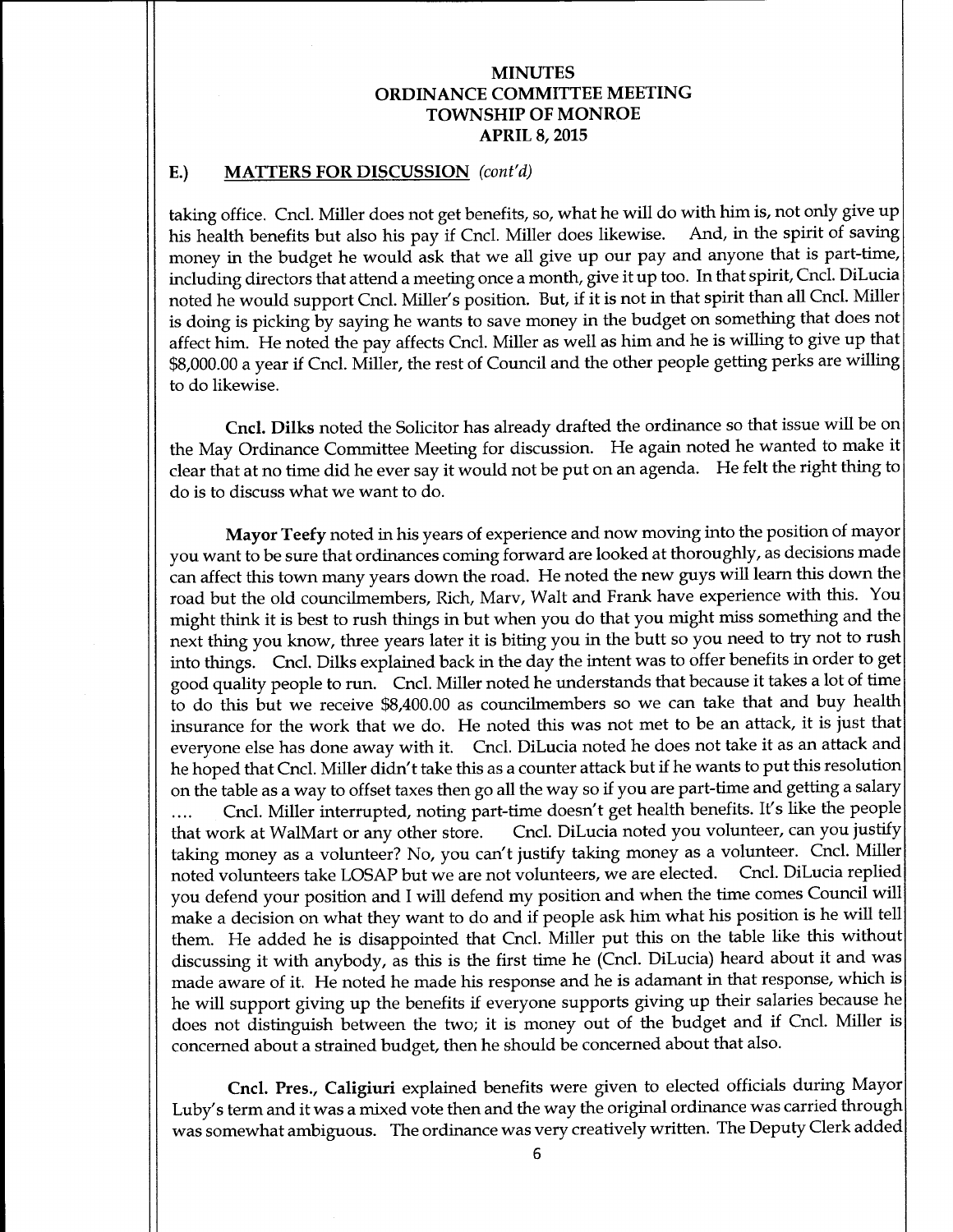### E.) MATTERS FOR DISCUSSION (cont'd)

the original ordinance was silent in regards to elected officials getting benefits so Mayor Luby just gave benefits to all elected officials. In 1999 the ordinance was amended by adding "any elected officials are not entitled to receive health benefits". At that time Cncl. Dramesi voted against the ordinance and in 2001 when he became council president the ordinance was again amended and that language was removed to allow elected officials to have benefits again. Mayor Teefy noted he remembers because he was on council at that time and voted against it. The vote was four to three that night. Cncl. Pres., Caligiuri noted the compensation package in adjacent towns is about equal and they don't take benefits. In his case the compensation is money that he gives as donations to the 4-H, the lake associations and the Sunshine Foundation and it is part of what he chooses to give back to the community. In his workplace the part-time employees get <sup>a</sup> salary but they get no benefits. Cncl. Dilks noted he uses salary to pay for the equipment he uses when<br>he volunteers to help with township projects. Cncl. DiLucia noted he didn't know what the Cncl. DiLucia noted he didn't know what the problem was with his proposal if the spirit from which this is being raised was to save money in the budget. Cncl. Miller replied what he said was that this was an issue that was brought up during the campaign trail and then it was brought up in the Budget Committee Meeting. Cncl. DiLucia noted you said that if everyone gives up their health benefits the township will save 70,000.00 and that is undisputable. If everyone gives up their salary in the same spirit we will save \$8,000.00 for each councilmember, \$10,000.00 for the Mayor and whatever perks the other people are getting. He referred to Cncl. Pres., Caligiuri's comments about donating his salary to charities and noted he gets <sup>a</sup> write-off for the money he donates. If Council wants to save money in the budget he is willing to do that but they should not come up with this half polluted bull....., put your money where your mouth is. He added did you ever see Texas Hold'em well I'm all in and that is my position so if you want to save the taxpayers money, let's do that. Mayor Teefy requested clarification regarding what Cncl. DiLucia was saying. Was it that appointed or elected people that spend time working for the township after their fulltime job should not be compensated. Cncl. DiLucia responded if this ordinance is being brought up in the spirt of saving money for the taxpayers and they are under the auspice of volunteers than that is what his position will be. He added the Mayor did not have <sup>a</sup> vote on that but there are seven Councilmen that have <sup>a</sup> vote and he is suggesting that if they really want to carry through with this then go all the way and save the taxpayers money by giving up the compensation. He added he would serve voluntarily, as he didn't know there was compensation when he ran for office and he doesn't need it. He added everyone sitting in this room with the exception of the new councilmen had health insurance at one time or took the buy-out and some got a lot more than others. He noted he does not want to get personal with this but he felt it is personal due to the mere fact that Cncl. Miller said during the campaign he heard it. He added he heard <sup>a</sup> lot of things during the campaign. Cncl. Miller noted he had residents ask him to do this and he also felt it is right because every other surrounding town and the County felt it was right and the State passed a law because they felt it was right. Cncl. DiLucia noted they make a little more than Cncl. DiLucia noted they make a little more than <sup>a</sup> Councilman makes. Cncl. Pres., Caligiuri felt that individually Councilmembers can give up their salary. Cncl. Dilks added if we don't run again the new Councilmembers will not be eligible for the insurance so the law provided for that. He added this matter will be on the May Ordinance Committee Meeting agenda for further discussion.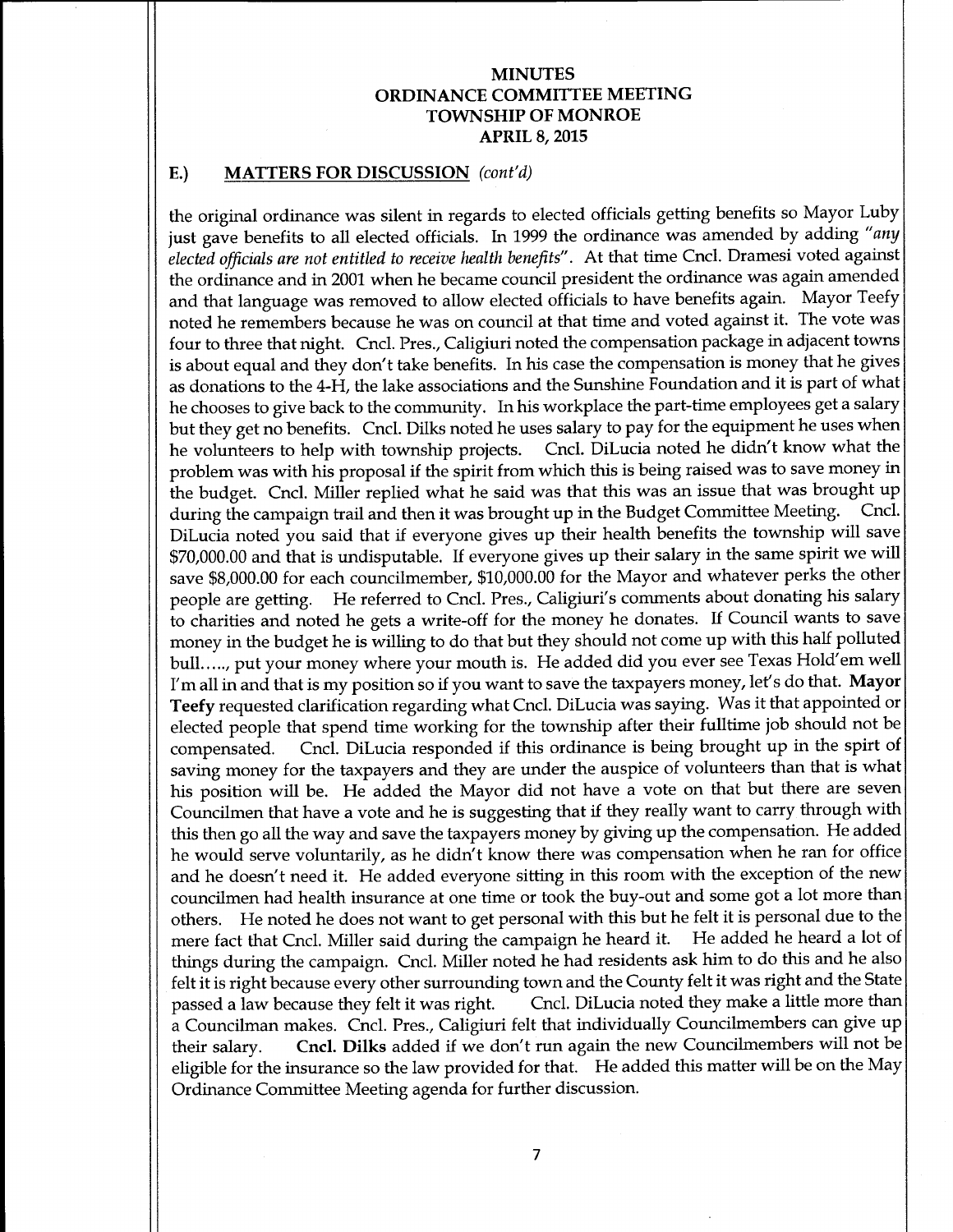#### F.) NEW BUSINESS

Solicitor Fiore noted he is a member of the Main Street Development Committee and Chairman Ernie Carbon brought up issues with trash receptacles along Main Street and he requested some of Holiday City's regulations be incorporated into our ordinance. Mr. Fiore stated he would get together with Ernie to put together an ordinance to address some of the concerns and he suggested that Ernie be invited to attend the next Ordinance Meeting to discuss the issues. Mayor Teefy explained the main concern along Main Street and some other areas of town is trash containers are being stored in the front of buildings instead of in the rear. Currently the ordinance states trash containers are to be moved back from the curb and some residents are only moving them six to eight feet from the curb and leaving them in the front of the building.

Cncl. DiLucia noted the new Welcome to Monroe Township signs located on Sicklerville Road and Malaga Road are broken. Business Administrator, Kevin Heydel stated they were broken by snow plows pushing the snow into them. Cncl. McIlvaine added a representative broken by snow plows pushing the snow into them. from Astro Signs, who made those signs, was at the last Economic Development Committee Meeting and he agreed to fix them at no cost as long as all parts were there. If the parts are not there we will have to pay to replace them. Mr. Heydel questioned whether the sign on there we will have to pay to replace them. Sicklerville Road should be moved more towards the landfill property because it really can't be seen where it is. Cncl. Mcllvaine suggested talking to the owners of ALS to see if it could be put on the corner of their property facing Camden County because snow wouldn't be pushed into it since the plows would at a different angle going in that direction.

Mayor Teefy advised Robin Dunn of Tim Kernan's office sent an email today saying another amendment needs to be done to the sign ordinance. That along with the mixed use district on Main Street will be discussed at the Planning Board Meeting on Thursday, April 9th, as the Pinelands Commission has recommended including a definition for <sup>a</sup> craft alcoholic beverage establishment to allow <sup>a</sup> microbrewery in that zone. He added he has some questions about the proposed changes, as it looks like they are crossing out the RG-TC zone and he wants to address that on Thursday night.

Cncl. Mcllvaine questioned the status for the liaison position to the Pinelands Commission. Mayor Teefy replied he has not had the opportunity to address that with the man located in the major portion of the Pinelands to see if he has time to do that. He spoke of located in the major portion of the Pinelands to see if he has time to do that. Waterford Township self-approving their Pinelands matters, as their Zoning Official went through the classes he was requested to go to make minor/ major rulings.

Cncl. Heffner questioned if a letter could be sent to Mike's Driving School to advise him that he has to cease operations on the Wagner Field. He explained a resident took pictures and sent them to the Department of Environmental Protection Green Acres because that property is not supposed to be used for those purposes. Mayor Teefy questioned whether he was given approval to use the property. Solicitor Fiore explained in September or October the former mayor received <sup>a</sup> call that the gentleman wanted us use that facility. Mr. Fiore met with him at the time and indicated he would check with Chris Rehmann to see if that would be permitted and according to Chris it is not. Mr. Fiore added he never gave the gentleman approval to use the facility and didn't know he was operating on it until the issue was recently brought up. He added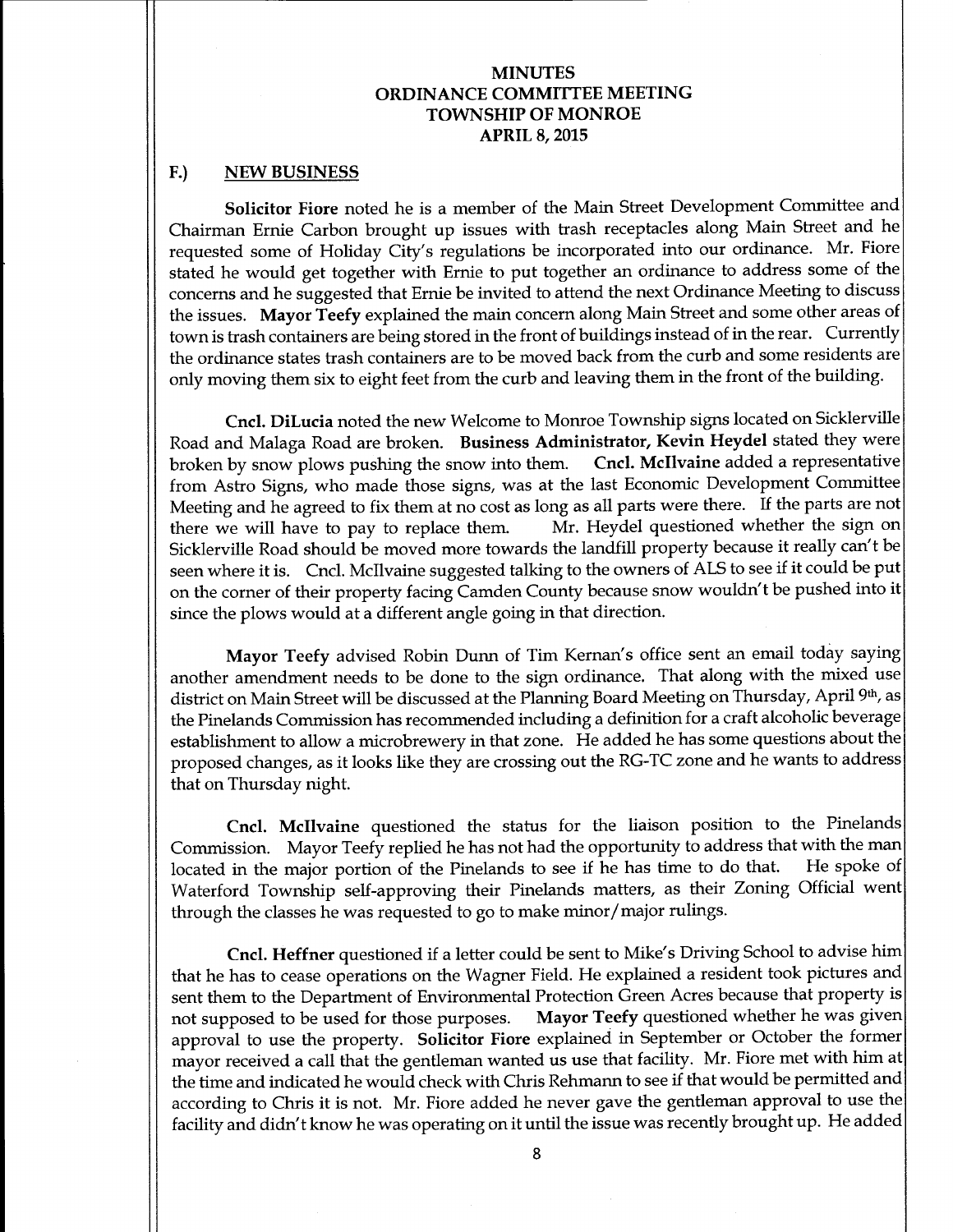# F.) NEW BUSINESS (cont'd)

he has no power to give formal approval and he felt former Mayor Gabbianelli never gave it either. Mayor Teefy noted he heard that Mayor Gabbianelli had given the man <sup>a</sup> letter but there is no letter to be found. Today the gentleman emailed him and mentioned that he was looking at the American Training site. The Mayor will be meeting with him ASAP and will be inviting Mr. Fiore to attend that meeting as well. Mr. Heydel questioned if <sup>a</sup> letter will be sent to the man because Green Acres sent us a picture of the truck. Mr. Fiore indicated he would send the letter. Cncl. Dilks noted we own the American Training site so maybe something could be worked out<br>for that property Mayor Teefy agreed, adding he would sell it to him. Cncl. McIlvaine for that property. Mayor Teefy agreed, adding he would sell it to him. questioned what the intention was for Wagner Field. He felt everything, including the asphalt should be removed so the field can just grow up or it could be given to the high tension line owners. Mr. Heydel advised the township is required to maintain that property as <sup>a</sup> park, as it was purchased through Green Acres funds. If we no longer want it that money would need to be paid back to Green Acres. Cncl. Heffner felt cutting the grass would maintain it, facilities do not need to be provided there. Solicitor Fiore noted he would check with the engineer to see if that would be enough or whether it has to be an active facility or <sup>a</sup> passive area. Cncl. Mcllvaine questioned whether the property being discussed was the one the Wagner family gave the township. Solicitor Fiore explained the township purchased that property from the Wagner family, possibly at <sup>a</sup> reduced price, but it was purchased through Green Acre and township money and part of the agreement with Green Acres is that it must be maintained as <sup>a</sup> township park. Mayor Teefy noted it can be called the inactive park in the Cecil part of town because no one uses it except to walk their dogs. He agreed the asphalt should be removed because trying to improve it is like throwing money away, which is why he wanted to move the name Wagner away from there. He added something can be done there in the future and one Councilman has suggested holding flea markets there on the weekends, as that area gets a lot of traffic and <sup>a</sup> fee of\$ 25.00 a spot could be charged, which would generate revenue for the township.

## G.) OLD BUSINESS

Solicitor Fiore reported after the Precious Metals Committee Meeting a response was received from Mr. Fera and now we need to decide what we are going to do next, take it back to committee or discuss it with the entire Ordinance Committee. Cncl. Heffner felt the best thing to do with that is to go forward with what we have, as we are never going to make him happy. Cncl. Miller noted the original criminal background, fingerprinting and the other issues that were addressed should be deleted from the ordinance. Cncl. DiLucia requested that the were addressed should be deleted from the ordinance. language dealing with payment by check remain in the ordinance, as that has the most teeth and it is the most defensible and none of the other dealers seem to have had <sup>a</sup> problem with that. Mr. Fiore added Det. Sulzbach shared information about the average number of transactions and the one jeweler who was making <sup>a</sup> big issue had an average of five to six <sup>a</sup> day. Mr. Fiore noted he would have the draft done for the final review at the next Ordinance Committee Meeting.

Dan Kozak advised he and the BA attended a meeting at the County regarding vacant properties and <sup>a</sup> sample ordinance will be coming from them to address properties being foreclosed upon that people are still living in. Mr. Heydel added the meeting was great and the program they demonstrated is exactly what we are looking for. The company acts as a conduit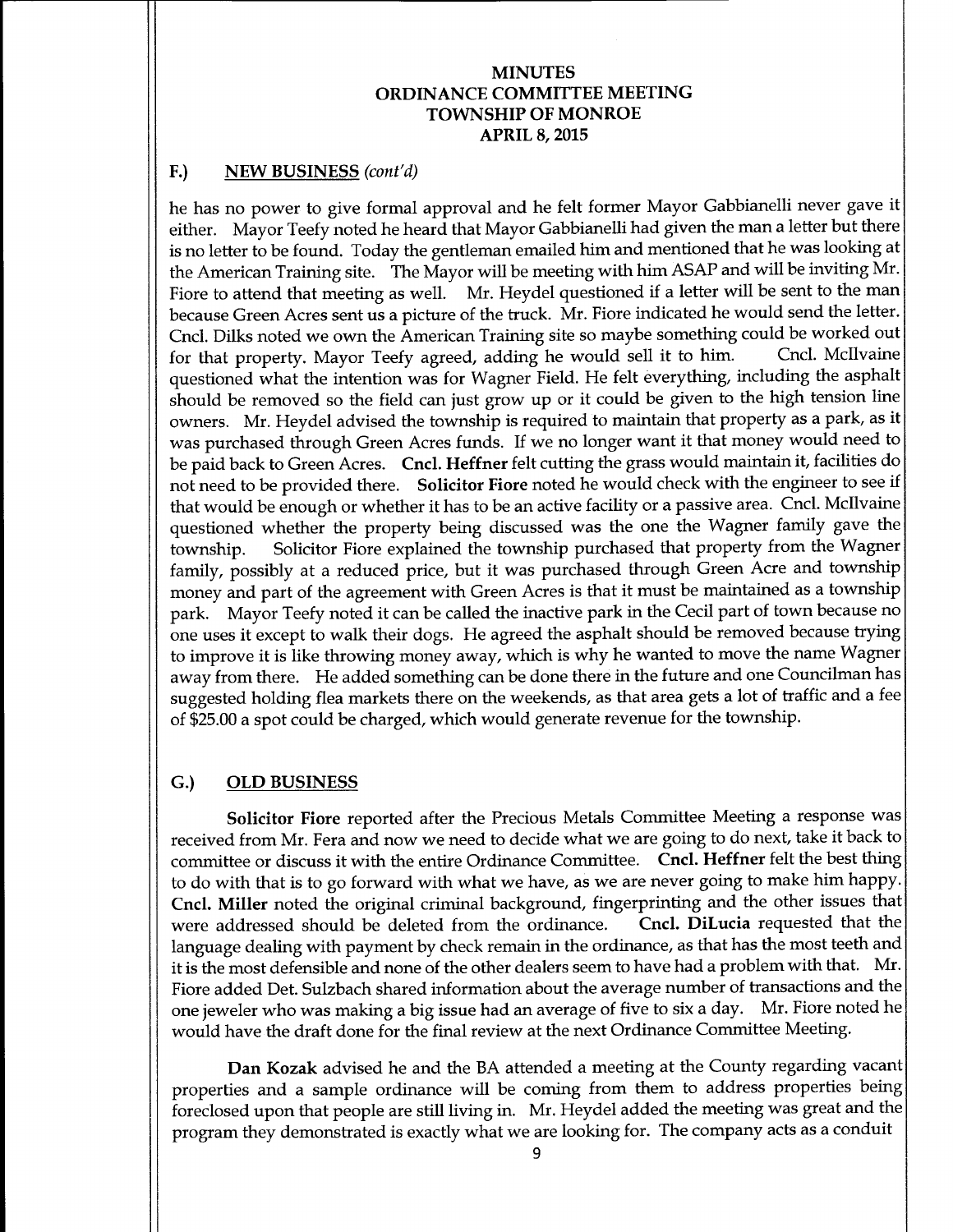### G.) OLD BUSINESS (cont'd)

to the banks, uploads the information into the database, do the follow up to collect the money and are paid \$100.00 per house for their services. Mr. Kozak noted this will be the first time the company does an entire County. Currently they do Allentown, Elizabeth and other towns up<br>north Mr Heydel noted this will be done as a shared services agreement with the County. Mr. north. Mr. Heydel noted this will be done as a shared services agreement with the County. Kozak went on to say in other states the company does it for two hundred dollars but the towns around here adopted the same ordinance, which states \$500.00 so they were reluctant but said they would charge \$500.00 and still take only a \$100.00 to perform this service. The company is located in Florida and the speaker is actually a retired Code Enforcement Officer, who spoke from experience. Mr. Kozak added the program sounds really good.

Mayor Teefy noted Monday night he met with EMS representatives Matt Miles and Warren Stewart and Director of Public Safety Jim Smart and representatives from the Cecil Fire Department. The Williamstown Fire Department was unable to attend so Jim was their representative. There has been an issue when the rescue truck goes out in regards to who gets contacted to cover the extra calls. The two fire departments were not pleased with EMS so we had a good discussion and they came come up with how to resolve this issue going forward and he was able to take the information and give them a directive of how this would now be run. Jim Smart will be the key point person, the County will be told when <sup>a</sup> piece of equipment (rescue, ladder truck, etc.) is out and Jim will provide them with <sup>a</sup> contact list for each side of town in need of coverage. Cncl. Dilks agreed that it was a very productive meeting, which did get heated at times but the issues were put on the table and everyone left with a better understanding of what is going on. Mayor Teefy felt the more communication there is the better the organizations will work together.

Business Administrator, Kevin Heydel reported some township bonds were refinanced. The initial savings was estimated to be \$200,000.00 over the life of the loan but Parker McKay did an excellent job and got us \$280,000.00.

Mayor Teefy reported Employee Assistance Programs from Dr. Wallace, Cooper and a firm out of Princeton were reviewed. The packages were all good but Cooper's covers mental health, drug and other personal issues employees face, offers five free visits and has free workshops to teach supervisors how to work with people. Some of our supervisors have come up through the ropes and never went to college or took a seminar to learn how to work with<br>people so this will provide an extra bonus to make them a better supervisor. Cncl. Miller people so this will provide an extra bonus to make them a better supervisor. questioned whether the employees will have to go to <sup>a</sup> facility and if so where is it. The Mayor explained the supervisor training will be here but the services provided to individual employees will be done at one of their sites. Mr. Heydel explained the cost is \$6,000.00 per year; \$30.00 per employee, which is half the cost of the program Dr. Wallace presented. The Princeton package was \$2,750.00 but they are located far away. Cooper has also agreed to cover our volunteer firemen/ EMS if any of them have stress issues.

Cncl. DiLucia questioned whether all the bonds had been refinanced. Mr. Heydel explained every bond that was eligible was done and to be eligible 3% needs to be saved within <sup>a</sup> certain time period. Last year none were eligible and he requested Parker McCay to keep track of them and in January they said it was time to refinance.